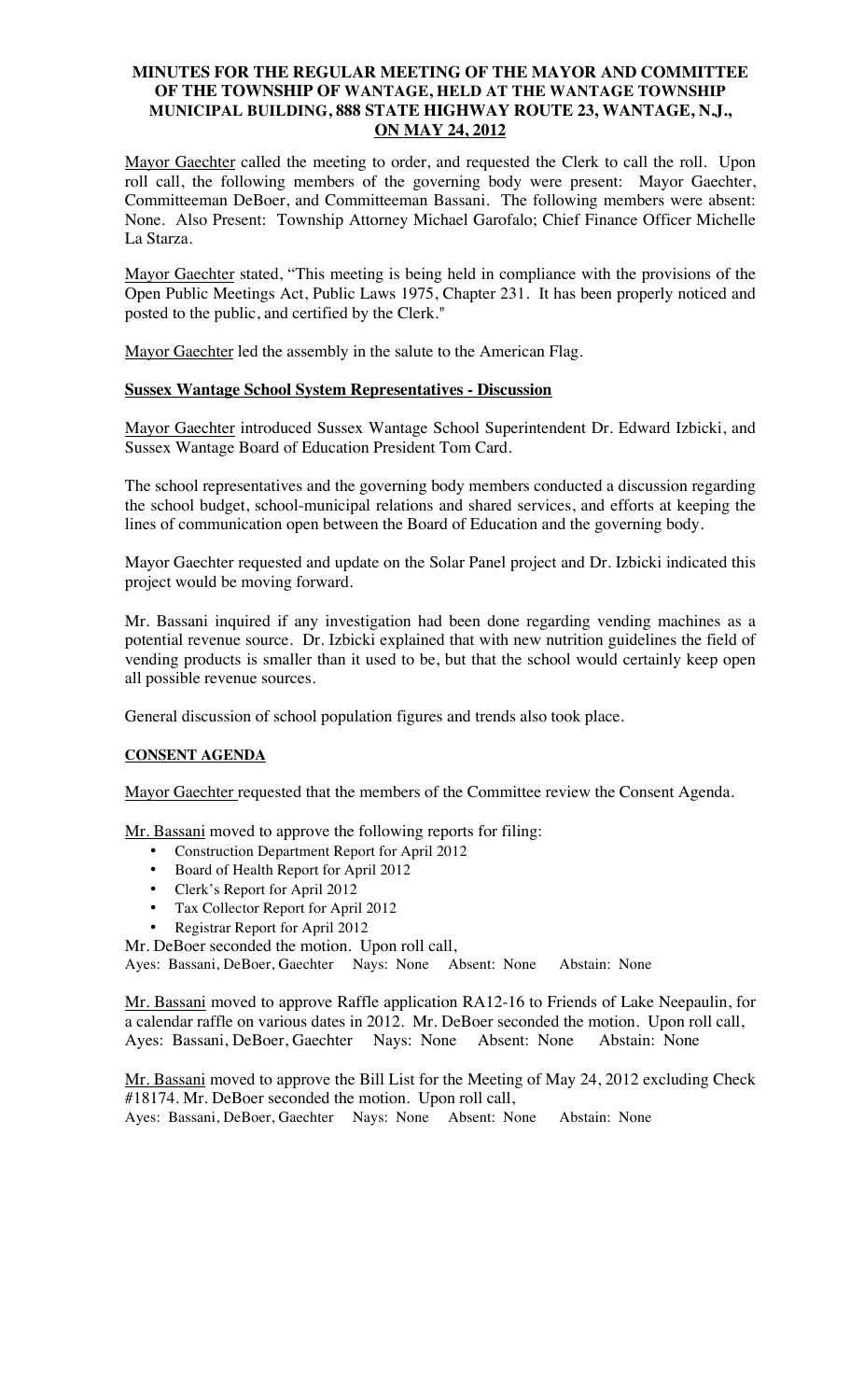# **PAGE TWO OF THE MINUTES OF MAY 24, 2012**

# **CONSENT AGENDA, Continued**

Mr. Bassani moved to Confirm Budget Self Examination conducted by CFO Michelle La Starza, as follows:

|              |                                                                              | s that permit municipalities in sound fiscal condition to assume the responsibility,                                     |  |  |  |  |  |
|--------------|------------------------------------------------------------------------------|--------------------------------------------------------------------------------------------------------------------------|--|--|--|--|--|
|              |                                                                              | nally granted to the Director of the Division of Local Government Services, of                                           |  |  |  |  |  |
|              |                                                                              | lucting the annual budget examination, and                                                                               |  |  |  |  |  |
|              |                                                                              | WHEREAS, N.J.A.C. 5:30-7 was adopted by the Local Finance Board on                                                       |  |  |  |  |  |
|              |                                                                              | ruary 11, 1997, and                                                                                                      |  |  |  |  |  |
|              |                                                                              | WHEREAS, pursuant to N.J.A.C. 5:30-7.2 through 7.5 the Township of Wantage                                               |  |  |  |  |  |
|              |                                                                              | been declared eligible to participate in the program by the Division of Local                                            |  |  |  |  |  |
|              |                                                                              | ernment Services, and the Chief Financial Officer has determined that the local                                          |  |  |  |  |  |
|              |                                                                              | ernment meets the necessary conditions to participate in the program for the 2012                                        |  |  |  |  |  |
|              |                                                                              | get year, so now therefore                                                                                               |  |  |  |  |  |
|              |                                                                              | BE IT RESOLVED, by the governing body of the Township of Wantage that in                                                 |  |  |  |  |  |
|              |                                                                              | ordance with N.J.A.C. 5:30-7.6a & b and based upon the Chief Financial Officer's                                         |  |  |  |  |  |
|              |                                                                              | fication, the governing body has found the budget has met the following                                                  |  |  |  |  |  |
|              | irements:                                                                    |                                                                                                                          |  |  |  |  |  |
|              |                                                                              |                                                                                                                          |  |  |  |  |  |
| $\mathbf{1}$ | That with reference to the following items, the amounts have been calculated |                                                                                                                          |  |  |  |  |  |
|              | pursuant to law and appropriated as such in the budget:                      |                                                                                                                          |  |  |  |  |  |
|              | a.                                                                           | Payment of interest and debt redemption charges                                                                          |  |  |  |  |  |
|              | b.                                                                           | Deferred charges and statutory expenditures                                                                              |  |  |  |  |  |
|              | $\mathbf{c}$ .                                                               | Cash deficit of preceding year                                                                                           |  |  |  |  |  |
|              | d.                                                                           | Reserve for uncollected taxes                                                                                            |  |  |  |  |  |
|              | e.                                                                           | Other reserves and non-disbursement items                                                                                |  |  |  |  |  |
|              | f.                                                                           | Any inclusions of amounts required for school purposes                                                                   |  |  |  |  |  |
| 2            | That the provisions relating to limitation on increases of appropriations    |                                                                                                                          |  |  |  |  |  |
|              | pursuant to N.J.S.A. 40A4-45.2 and appropriations for exceptions to          |                                                                                                                          |  |  |  |  |  |
|              | limits on appropriations found at 40A:4-45.3 et seq. are fully met (Complies |                                                                                                                          |  |  |  |  |  |
|              | with the "CAP" law)                                                          |                                                                                                                          |  |  |  |  |  |
| 3            |                                                                              | That the budget is in such form, arrangement, and content as required by                                                 |  |  |  |  |  |
|              | the Local Budget Law and N.J.A.C. 5:30-4 and 5:30-5.                         |                                                                                                                          |  |  |  |  |  |
| 4            | That pursuant to the Local Budget Law:                                       |                                                                                                                          |  |  |  |  |  |
|              | a.                                                                           | All estimates of revenue are reasonable, accurate, and correctly stated,                                                 |  |  |  |  |  |
|              | b.                                                                           | Items of appropriation are properly set forth                                                                            |  |  |  |  |  |
|              | c.                                                                           | In itemization, form, arrangement, and content the budget will permit the                                                |  |  |  |  |  |
|              | exercise of the comptroller function within the municipality.                |                                                                                                                          |  |  |  |  |  |
| 5            | The budget and associated amendments have been introduced and publicly       |                                                                                                                          |  |  |  |  |  |
|              | advertised in accordance with the relevant provisions of the Local Budget    |                                                                                                                          |  |  |  |  |  |
|              | Law, except that failure to meet the deadlines of N.J.S.A. 40A:4-5 shall     |                                                                                                                          |  |  |  |  |  |
|              | not prevent such certification.                                              |                                                                                                                          |  |  |  |  |  |
| 6            |                                                                              | That all other applicable statutory requirements have been fulfilled.<br>Mr. DeBoer seconded the motion. Upon roll call, |  |  |  |  |  |

Ayes: Bassani, DeBoer, Gaechter Nays: None Absent: None Abstain: None

Mr. Bassani moved to approve change Order #1 to the contract entitled "Improvements To Newton Avenue – Phase II", reducing the contract amount by \$2,095.75 after applying various adjustments to line item materials per the recommendation of Township Engineer Harold Pellow. Mr. DeBoer seconded the motion. Upon roll call,

Ayes: Bassani, DeBoer, Gaechter Nays: None Absent: None Abstain: None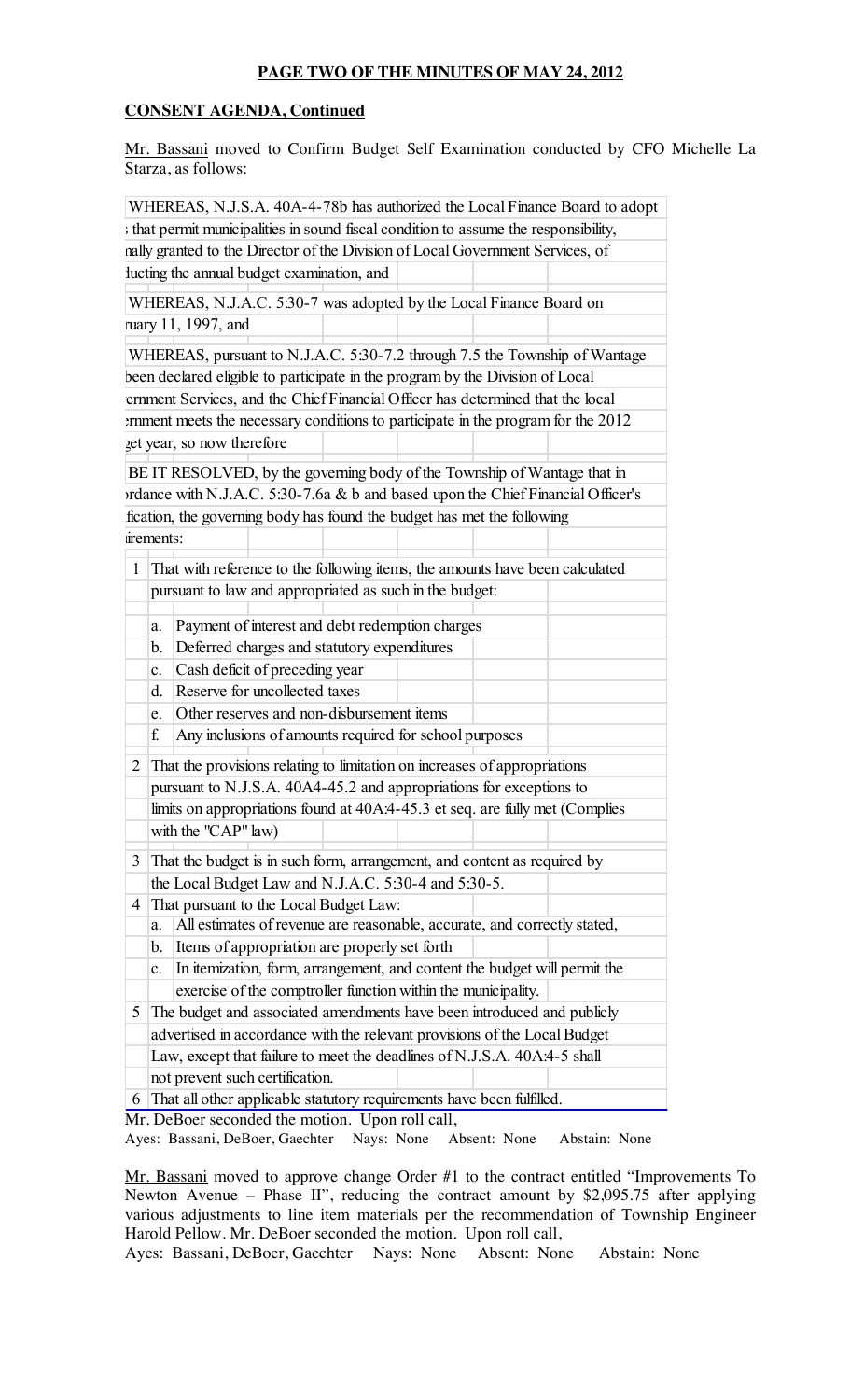## **PAGE THREE OF THE MINUTES OF MAY 24, 2012**

### **CONSENT AGENDA, Continued**

Mr. Bassani moved to authorize refund of \$1,000.00 Tax Sale Premium to US Bank for Block 2.01, Lot 3. Mr. DeBoer seconded the motion. Upon roll call, Ayes: Bassani, DeBoer, Gaechter Nays: None Absent: None Abstain: None

Mr. Bassani moved to authorize refund of \$2,381.86.00 Tax Overpayment to Earl & Dawn Seely for Block 129, Lot 1.05. Mr. DeBoer seconded the motion. Upon roll call, Ayes: Bassani, DeBoer, Gaechter Nays: None Absent: None Abstain: None

Mr. Bassani moved to authorize the reduction of Tax Sale Certificate 10-04 by the credit amount of \$1,239.04 created by a State Tax Court Judgment for Block 11 Lot 4. Mr. DeBoer seconded the motion. Upon roll call, Ayes: Bassani, DeBoer, Gaechter Nays: None Absent: None Abstain: None

Mr. Bassani moved to authorize refund of taxes resulting from State Tax Appeals: a) \$31,165.50 to Zipp & Tannenbaum for 2009 State appeal on Block 20 Lot 3 b) \$20,074.96 to Wantage Township for application of 2010 State Appeal, Block 20 Lot 3 c) \$6,469.90 to Mel Laur Inc for 2011 State Appeal, Block 7l Lot 17.03 Mr. DeBoer seconded the motion. Upon roll call,

Ayes: Bassani, DeBoer, Gaechter Nays: None Absent: None Abstain: None

Mr. Bassani moved to authorize refund of balances on various land use applications which have been completed:

a) \$1,100.00 to Owen Valkema, on Block 4 Lot 5 for Application L-11-11

b) \$768.86 to C&S Towing, on Block 116 Lot 1.03 for Applications LC-11-03 and L-12-07

Mr. DeBoer seconded the motion. Upon roll call,

Ayes: Bassani, DeBoer, Gaechter Nays: None Absent: None Abstain: None

Mr. Bassani moved to authorize cancellation of the following tax sale premiums to fund balance a. \$100.00 for Block 150 Lot 19, Tax Sale Certificate 05-15, 9/13/05

b. \$14,800.00 for Block 151 Lot 1.02, Tax Sale Certificate 04-09, 10/26/04

c. \$23,000.00 for Block 169 Lot 19.01, Tax Sale Certificate 06-18, 10/03/06

d. \$9,100.00 for Block 159, Lot 1.06, Tax Sale Certificate 06-16, 10/03/06

Mr. DeBoer seconded the motion. Upon roll call,

Ayes: Bassani, DeBoer, Gaechter Nays: None Absent: None Abstain: None

Mr. Bassani moved to approve the request of Beemerville Fire Department to hold a 5K Walk/Run on June 10, 2012 on various public streets in the Beemerville section of Wantage Township. Mr. DeBoer seconded the motion. Upon roll call,

Ayes: Bassani, DeBoer, Gaechter Nays: None Absent: None Abstain: None

Mr. Bassani moved to approve the Certification of Sussex County's Contribution to Wantage Township First Aid Squad. Mr. DeBoer seconded the motion. Upon roll call, Ayes: Bassani, DeBoer, Gaechter Nays: None Absent: None Abstain: None

Mr. Bassani moved to approve the request of Beemerville Fire Department to hold Coin Toss on public streets of Wantage on the dates of May 26, 27 and 28, and September 1, 2, and 3. Mr. DeBoer seconded the motion. Upon roll call, Ayes: Bassani, DeBoer, Gaechter Nays: None Absent: None Abstain: None

Mr. Bassani moved to approve Renewal of Trailer Park License for Rayewood RV Campground for 2012. Mr. DeBoer seconded the motion. Upon roll call, Ayes: Bassani, DeBoer, Gaechter Nays: None Absent: None Abstain: None

Mr. Bassani moved to acknowledge the decision of the Wantage Fire Department to Accept the Credentialing of the Minisink Hose Company/Unionville Fire Department's Fire Police when offering a First Responder fire response within Wantage Township, and authorizing the Mayor to sign the Addendum to the Agreement with Unionville Fire Department to memorialize that said action. Mr. DeBoer seconded the motion. Upon roll call, Ayes: Bassani, DeBoer, Gaechter Nays: None Absent: None Abstain: None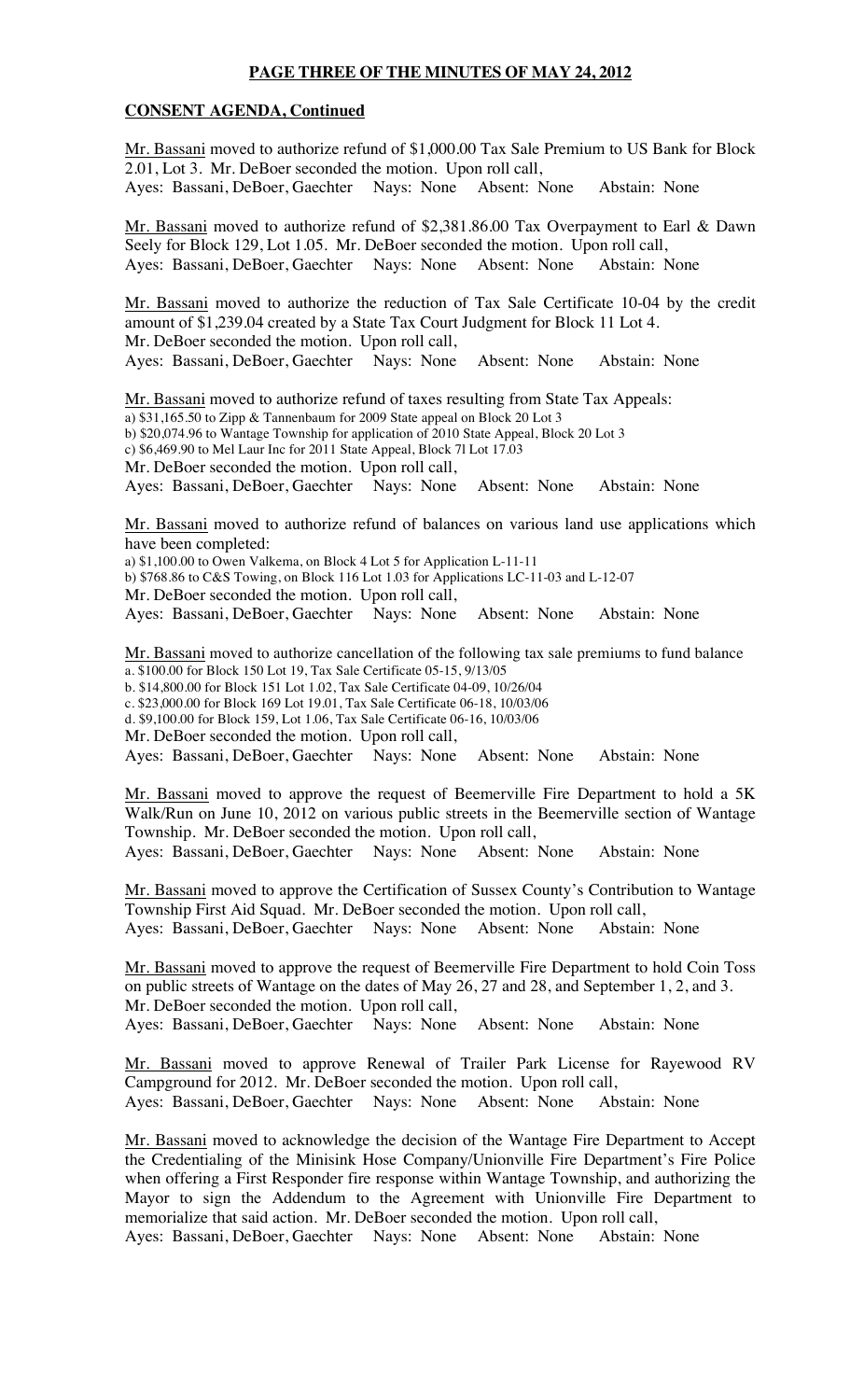# **PAGE FOUR OF THE MINUTES OF MAY 24, 2012**

**MAYOR'S PROCLAMATION:** Mayor Gaechter offered the following Proclamation,

# **Congratulating Jacob D. Wallace for achieving the rank of Eagle Scout**

WHEREAS, Jacob D. Wallace has achieved the rank of Eagle Scout, which represents an accomplishment of high regard within the Wantage Community, and WHEREAS, as a member of Boy Scout Troop 97, Jacob has held numerous Leadership positions in the troop, and

WHEREAS, Jacob has distinguished himself through on-going service to his community, and WHEREAS, Jacob has actively participated in Troop activities and has provided mentoring for many younger Boy Scouts, and

WHEREAS, such a fine record of accomplishment is worthy of praise and recognition, NOW, THEREFORE, I, William Gaechter, Mayor of the Township of Wantage, hereby offer my congratulations to Jacob D. Wallace for achieving the rank of Eagle Scout, and BE IT FURTHER PROCLAIMED that the entire Wantage Community is hereby encouraged to join in the recognition of this fine accomplishment.

# **2012 WANTAGE MUNICIPAL BUDGET**

## **Public Hearing on Proposed Budget Amendment:**

Mayor Gaechter explained a proposed budget amendment for the 2012 Wantage Municipal Budget, in which Wantage Township proposes to amend its 2012 Municipal Budget to include a new line item for Health Benefit Waivers, and to remove two grant applications from the Budget as it was introduced. There is no tax impact from these proposed changes. Mayor Gaechter opened the meeting to the public for the Public Hearing on this proposed Budget Amendment. There was no one present wishing to address the governing body on this proposed amendment.

Mayor Gaechter closed the meeting to the public and requested a motion to approve the proposed amendment.

| WHEREAS, the public hearing on said budget has been held as advertised, and                                                                   |                         |              |    |              |
|-----------------------------------------------------------------------------------------------------------------------------------------------|-------------------------|--------------|----|--------------|
| WHEREAS, it is desired to amend said approved budget, now                                                                                     |                         |              |    |              |
| THEREFORE BE IT RESOLVED, by the Mayor and Committee of the Township of Wantage, County of Sussex, that the following amendments              |                         |              |    |              |
| to the approved budget of 2012 be made:                                                                                                       |                         |              |    |              |
|                                                                                                                                               |                         | <b>FROM</b>  |    | TO           |
| 3. Miscellaneous Revenues - Section F: Special Items of General Revenue Anticipated                                                           |                         |              |    |              |
| With Prior Written Consent of the Director of Local Government Services-                                                                      |                         |              |    |              |
| Public and Private Revenues Offset with Appropriations                                                                                        |                         |              |    |              |
| NJ Transportation Trust Fund Authority Act                                                                                                    | \$                      | 226,500.00   | \$ |              |
| Total Section F: Public and Private Revenues Offset with Appropriations                                                                       | $\overline{\mathbb{S}}$ | 283,431.00   | Ŝ. | 55,931.00    |
| Summary of Revenues                                                                                                                           |                         |              |    |              |
| 3. Miscellaneous Revenues<br>Total Section F: Public and Private Revenues Offset with Appropriations                                          | \$                      | 282,431.00   | \$ | 55,931.00    |
| <b>Total Miscellaneous Revenues</b>                                                                                                           | S                       | 1,657,188.00 | S  | 1,430,688.00 |
|                                                                                                                                               | S                       |              | \$ |              |
| 5. Subtotal General Revenues (Items 1,2,3 and 4)                                                                                              |                         | 3,155,688.00 |    | 2,929,188.00 |
| 7. Total General Revenues                                                                                                                     | Ŝ                       | 6,508,565.00 | \$ | 6,282,065.00 |
| Operations - Within "CAPS"<br>A)                                                                                                              |                         |              |    |              |
| Group Insurance Plan for Employees                                                                                                            | \$                      | 584,800.00   | \$ | 580,300.00   |
| <b>Health Benefit Waiver</b>                                                                                                                  | \$                      |              | \$ | 4,500.00     |
| NJ Transportation Trust Fund Authority                                                                                                        | \$                      | 584,800.00   | \$ | 580,300.00   |
| Pidgeon Hill Road                                                                                                                             | S                       | 166,500.00   | \$ |              |
| Walking Path Woodbourne Park                                                                                                                  | S                       | 60,000.00    | \$ |              |
| Total Capital Improvements Excluded from "CAPS"                                                                                               | \$                      | 468,350.00   | \$ | 241,850.00   |
| (H-2) Total General Appropriations for Municipal Purposes within "CAPS"                                                                       | Ŝ                       | 1,727,065.00 | \$ | 1,500,565.00 |
| (O) Total General Appropriations - Excluded from "CAPS"                                                                                       | S                       | 1,727,065.00 | \$ | 1,500,565.00 |
| (L) Subtotal General Appropriations (Items (H-1) and (O))                                                                                     | Ŝ                       | 5,286,523.00 | \$ | 5,060,023.00 |
| 9. Total General Appropriations                                                                                                               | Ś.                      | 6,508,565.00 | Ŝ  | 6,282,065.00 |
| <b>Summary of Appropriations</b>                                                                                                              |                         |              |    |              |
| Capital Improvements<br>C)                                                                                                                    | \$                      | 468,350.00   | \$ | 241,850.00   |
| 9. Total General Appropriations                                                                                                               | \$.                     | 6,508,565.00 | S  | 6,282,065.00 |
|                                                                                                                                               |                         |              |    |              |
| BE IT FURTHER RESOLVED, that three certified copies of this resolution be filed forthwith in the Office of the Director of Local              |                         |              |    |              |
| Government Services for certification of the local municipal budget so amended.                                                               |                         |              |    |              |
| BE IT FURTHER RESOLVED, that this complete amendment, in accordance with the provisions of N.J.S.A. 40A:4-9, be published in the              |                         |              |    |              |
| New Jersey Herald in the Issue of May 18, 2012, and that said publication contains notification of the public hearing on said amendment to be |                         |              |    |              |
| held at the Wantage Township Municipal Building on April 26, 2012 at 7:00 o'clock p.m.                                                        |                         |              |    |              |
| Mr. Bassani seconded the motion. Upon roll call                                                                                               |                         |              |    |              |

### Mr. DeBoer moved to adopt the Proposed Budget Amendment, as follows:

Mr. Bassani seconded the motion. Upon roll call, Ayes: Bassani, DeBoer, Gaechter Nays: None Absent: None Abstain: None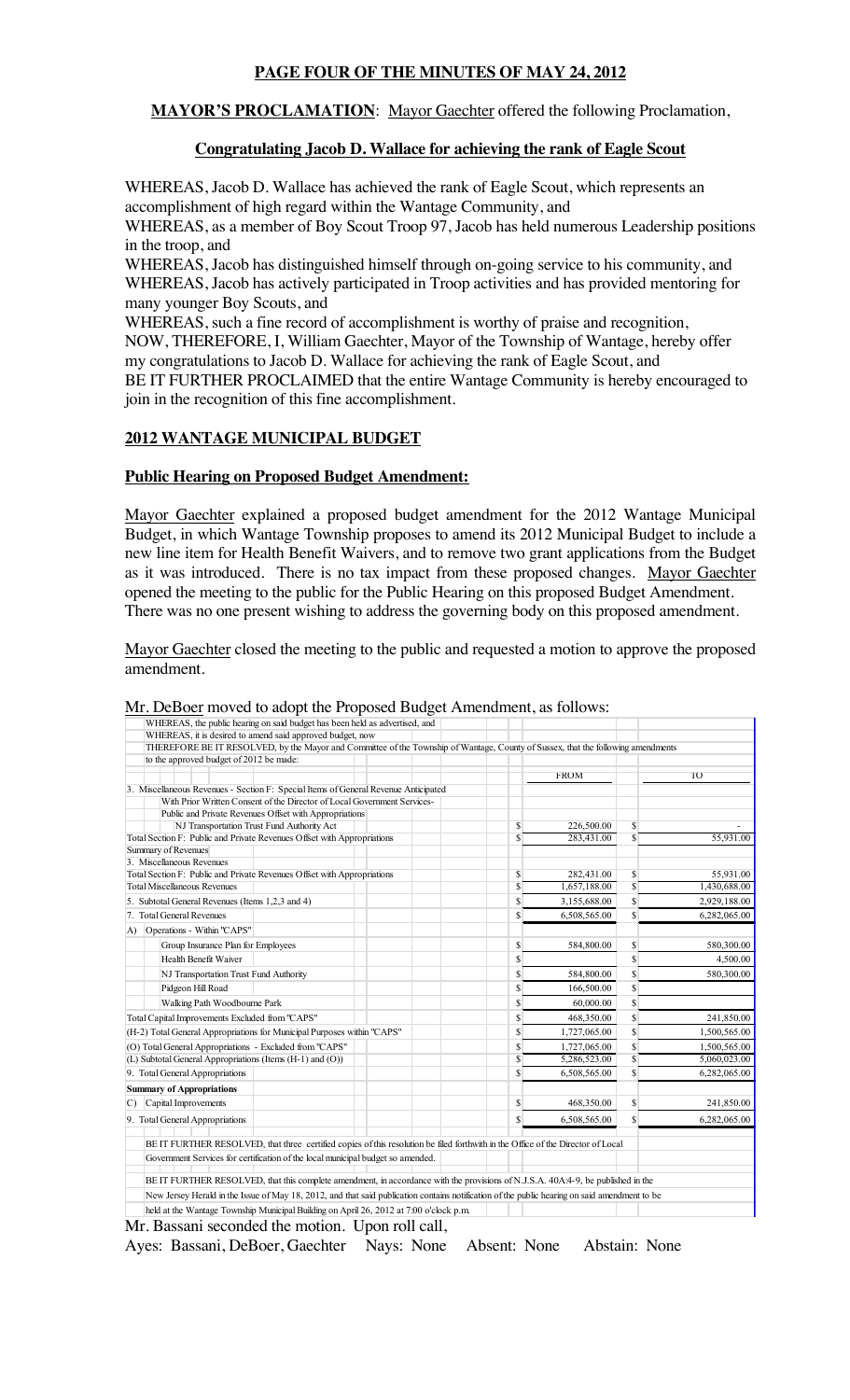## **PAGE FIVE OF THE MINUTES OF MAY 24, 2012**

# **FINAL ADOPTION OF 2012 WANTAGE MUNICIPAL BUDGET**

Mr. Bassani moved to adopt the 2012 Wantage Municipal budget, as follows:

|                            |                                        |                                                                                                                     |                                                                                       | <b>Section 2 - Upon Adoption for Year 2012</b>                                                                |                                                                                                                                                            |                      |                            |
|----------------------------|----------------------------------------|---------------------------------------------------------------------------------------------------------------------|---------------------------------------------------------------------------------------|---------------------------------------------------------------------------------------------------------------|------------------------------------------------------------------------------------------------------------------------------------------------------------|----------------------|----------------------------|
|                            |                                        |                                                                                                                     |                                                                                       | (Only to be included in the Budget as Finally Adopted)                                                        |                                                                                                                                                            |                      |                            |
|                            |                                        |                                                                                                                     |                                                                                       |                                                                                                               |                                                                                                                                                            |                      |                            |
|                            |                                        |                                                                                                                     |                                                                                       |                                                                                                               |                                                                                                                                                            |                      |                            |
|                            |                                        |                                                                                                                     |                                                                                       |                                                                                                               | Be it Resolved by the Mayor and Township Committee of the Township of Wantage, County of Sussex, that the budget here in before set forth is hereby        |                      |                            |
|                            |                                        |                                                                                                                     |                                                                                       |                                                                                                               | adopted and shall constitute an appropriation for the purposes stated of the sums therein set forth as appropriations, and authorization of the amount of: |                      |                            |
| $(a)$ \$                   | 3,352,877.00                           |                                                                                                                     | (item 2 below) for municipal purposes , and                                           |                                                                                                               |                                                                                                                                                            |                      |                            |
| $(b)$ \$                   |                                        |                                                                                                                     |                                                                                       |                                                                                                               | (item 3 below) for school purposes in Type 1 School Districts only (N.J.S. 18A9-2) to be raised by taxation and,                                           |                      |                            |
| $(c)$ \$                   |                                        |                                                                                                                     |                                                                                       | (item 4 below) to be added to the certificate of amount to be raised by taxation for local school purposes in |                                                                                                                                                            |                      |                            |
|                            |                                        |                                                                                                                     |                                                                                       |                                                                                                               | Type II School Districts only (N.J.S. 18A.9-3) and certification to the County Board of Taxation of                                                        |                      |                            |
|                            |                                        |                                                                                                                     | the following summary of general revenues and appropriations.                         |                                                                                                               |                                                                                                                                                            |                      |                            |
| $(d)$ \$                   | #REF!                                  |                                                                                                                     | (Sheet 43) Open Space, Recreation, Farmland and Historic Preservation Trust Fund Levy |                                                                                                               |                                                                                                                                                            |                      |                            |
|                            |                                        |                                                                                                                     |                                                                                       |                                                                                                               |                                                                                                                                                            |                      |                            |
|                            |                                        |                                                                                                                     |                                                                                       |                                                                                                               |                                                                                                                                                            |                      |                            |
|                            |                                        |                                                                                                                     |                                                                                       | <b>Summary of Revenues</b>                                                                                    |                                                                                                                                                            |                      |                            |
| 1. General Revenues        |                                        |                                                                                                                     |                                                                                       |                                                                                                               |                                                                                                                                                            |                      |                            |
| Surplus Anticipated        | Miscellaneous Revenues Anticipated     |                                                                                                                     |                                                                                       |                                                                                                               |                                                                                                                                                            | 08-100<br>$13 - 099$ | 648,500.00<br>1,430,688.00 |
|                            | Receipts from Delinquent Taxes         |                                                                                                                     |                                                                                       |                                                                                                               |                                                                                                                                                            | 15-499               | 850,000.00                 |
|                            |                                        | 2. AMOUNT TO BE RAISED BY TAXATION FOR MUNICIPAL PURPOSES (Item 6(a), Sheet11)                                      |                                                                                       |                                                                                                               |                                                                                                                                                            | $07 - 190$           | 3,352,877.00               |
|                            |                                        | 3. AMOUNT TO BE RAISED BY TAXATION FOR SCHOOL IN TYPE 1 SCHOOL DISTRICTS ONLY                                       |                                                                                       |                                                                                                               |                                                                                                                                                            |                      |                            |
| Item 6, Sheet 42           |                                        |                                                                                                                     |                                                                                       |                                                                                                               | $07 - 195$                                                                                                                                                 |                      |                            |
|                            | Item 6(b), Sheet 11 (N.J.S. 40A :4-14) |                                                                                                                     |                                                                                       |                                                                                                               | $07 - 191$                                                                                                                                                 |                      |                            |
|                            |                                        | Total Amount to be raised by Taxation for Schools in Type 1 School Districts Only                                   |                                                                                       |                                                                                                               |                                                                                                                                                            |                      |                            |
|                            |                                        | 4. To Be Added to The Certificate for Amount to be Raised by Taxation for Schools in Type II School Districts Only: |                                                                                       |                                                                                                               |                                                                                                                                                            |                      |                            |
|                            | Item 6(b), Sheet 11 (N.J.S. 40A :4-14) |                                                                                                                     |                                                                                       |                                                                                                               |                                                                                                                                                            | 07-191               |                            |
|                            |                                        | 5. AMOUNT TO BE RAISED BY TAXATION MINIMUM LIBRARY LEVY                                                             |                                                                                       |                                                                                                               |                                                                                                                                                            | 07-192               |                            |
| <b>Total Revenues</b>      |                                        |                                                                                                                     |                                                                                       |                                                                                                               |                                                                                                                                                            | 13-299               | 6.282.065.00               |
|                            |                                        |                                                                                                                     |                                                                                       |                                                                                                               |                                                                                                                                                            |                      |                            |
|                            |                                        |                                                                                                                     |                                                                                       | <b>Summary of Appropriations</b>                                                                              |                                                                                                                                                            |                      |                            |
| 5. GENERAL APPROPRIATIONS: |                                        |                                                                                                                     |                                                                                       |                                                                                                               |                                                                                                                                                            | XXXXXXXX             | XXXXXXXX                   |
| Within "Caps"              |                                        |                                                                                                                     |                                                                                       |                                                                                                               |                                                                                                                                                            | XXXXXXXX             | <b>XXXXXXXX</b>            |
|                            | (a&b) Operations Including Contingent  |                                                                                                                     |                                                                                       |                                                                                                               |                                                                                                                                                            | 34-201               | 3,268,258.00               |
|                            |                                        | (e) Deferred Charges and Statutory Expenditures - Municipal                                                         |                                                                                       |                                                                                                               |                                                                                                                                                            | 34-209               | 291,200.00                 |
| (g) Cash Deficit           |                                        |                                                                                                                     |                                                                                       |                                                                                                               |                                                                                                                                                            | 46-885               |                            |
| Excluded from "CAPS"       |                                        |                                                                                                                     |                                                                                       |                                                                                                               |                                                                                                                                                            | XXXXXXXX             | XXXXXXXX                   |
|                            |                                        | (a) Operations - Total Operations Excluded from "CAPS"                                                              |                                                                                       |                                                                                                               |                                                                                                                                                            | 34-305               | 313,510.00                 |
|                            | (c) Capital Improvements               |                                                                                                                     |                                                                                       |                                                                                                               |                                                                                                                                                            | 44-999               | 241,850.00                 |
|                            | (d) Municipal Debt Service             |                                                                                                                     |                                                                                       |                                                                                                               |                                                                                                                                                            | 45-999               | 906,605.00                 |
|                            | (e) Deferred Charges - Municipal       |                                                                                                                     |                                                                                       |                                                                                                               |                                                                                                                                                            | 46-999               | 38,600.00                  |
|                            |                                        |                                                                                                                     |                                                                                       |                                                                                                               |                                                                                                                                                            |                      |                            |
| (f) Judgments              |                                        |                                                                                                                     |                                                                                       |                                                                                                               |                                                                                                                                                            | 37-480               |                            |
|                            |                                        | (n) Transfer to Board of Education for Use of Local Schools (N.J.S.40.48-17.1 & 17.3)                               |                                                                                       |                                                                                                               |                                                                                                                                                            | 29-405               |                            |
| (g) Cash Deficit           |                                        |                                                                                                                     |                                                                                       |                                                                                                               |                                                                                                                                                            | 46-885               |                            |
|                            | (k) For Local District School Purposes |                                                                                                                     |                                                                                       |                                                                                                               |                                                                                                                                                            | 29-410               |                            |
|                            |                                        | (m) Reserve for Uncollected Taxes (Included Other Reserves if Any)                                                  |                                                                                       |                                                                                                               |                                                                                                                                                            | 50-899               | 1,222,042.00               |
|                            |                                        | 6. SCHOOL APPROPRIATIONS - Type 1 School Districts only (N.J.S. 40A:4-13)                                           |                                                                                       |                                                                                                               |                                                                                                                                                            | 07-195               |                            |
|                            | <b>Total Appropriations</b>            |                                                                                                                     |                                                                                       |                                                                                                               |                                                                                                                                                            | 34-499               | 6,282,065.00               |

Mr. DeBoer seconded the motion. Upon roll call,

Ayes: Bassani, DeBoer, Gaechter Nays: None Absent: None Abstain: None

#### **ADMINISTRATOR REPORT**

Mr. Bassani moved to approve payment of P.O. 9353 and 9370, Check 18174 in the amount of \$230.81 to Bassani Power Equipment LLC, for various lawn mower parts. Mr. DeBoer seconded the motion. Upon roll call,

Ayes: DeBoer, Gaechter Nays: None Absent: None Abstain: Bassani

#### **Resignation of Tax Assessor Tom DeKorte**

Mr. Doherty requested a motion accepting, with regrets, the resignation of Thomas DeKorte from the position of Tax Assessor of Wantage, effective June 30, 2012.

Mr. DeBoer moved to accept, with regrets, the resignation of Thomas DeKorte from the position of Tax Assessor of Wantage, effective June 30, 2012.

Mayor Gaechter seconded the motion. Upon roll call,

Ayes: Bassani, DeBoer, Gaechter Nays: None Absent: None Abstain: None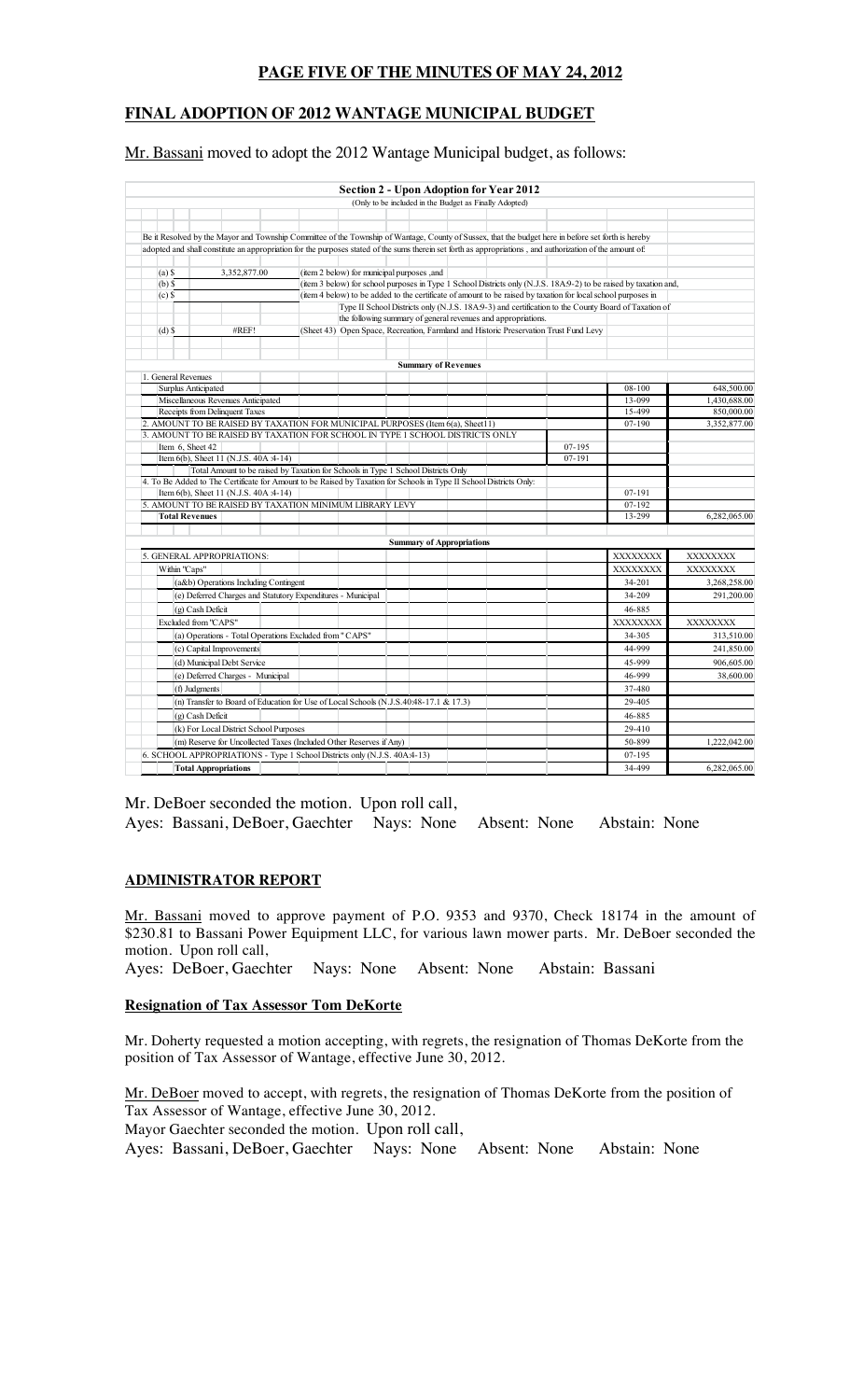## **PAGE SIX OF THE MINUTES OF MAY 24, 2012**

#### **ADMINISTRATOR REPORT, Continued**

#### **Appointment of Kristy Lockburner as Tax Assessor**

Mr. Doherty offered his recommendation for a motion appointing Kristy Lockburner the Tax Assessor of Wantage Township effective July 1, 2012.

Mr. DeBoer moved to appoint Kristy Lockburner the Tax Assessor of Wantage Township effective July 1, 2012. Mr. Bassani seconded the motion.

On the Question, Mr. Bassani asked Ms. Lockburner for a clarification regarding her preference for discussion of this matter, if it were to be in open session or closed session.

Ms. Lockburner acknowledged her preference that the discussion take place in open session.

Mr. Bassani asked Ms. Lockburner to offer commentary on the recent issue involving the Compliance Plan, to identify what she might do differently in the future.

Ms. Lockburner stated that she would make greater efforts to maintain an open line of communication with the governing body.

Mr. Bassani asked Ms. Lockburner to comment on the details of the compliance plan's impact.

Ms. Lockburner stated that she followed the direction of the individual who was the Tax Assessor at the time, being Tom DeKorte, and she believed the plan accomplished what it was intended for.

Mr. Bassani asked if the position of Tax Assessor involved the need for continuing education credits.

Ms. Lockburner confirmed that it does.

Mr. Bassani asked if his understanding was correct, that Mr. DeKorte would remain available for assistance to address any questions or provide additional support as may be needed after July 1.

Mr. DeKorte confirmed that this is true.

There being no further questions on the motion, Mayor Gaechter requested a roll call vote. Upon roll call, Ayes: Bassani, DeBoer, Gaechter Nays: None Absent: None Abstain: None

### **Award of Contract for Paving**

Mr. Doherty presented the outcome of a competitive quotation process for paving an apron in front of the Upper DPW Garage Bays, as part of the approved capital plan for 2012.

Mayor Gaechter expressed a preference for awarding this contract to Wantage Excavating, in the amount of \$11,967.45, price and other factors considered. Mayor Gaechter cited the "Wantage Vendor First" policy of Wantage in support of this proposed course of action, and also cited that the Wantage Excavating quotation provided greater detail regarding scope of work to be performed.

Mr. Bassani moved to award this contract to Wantage Excavating, in the amount of \$11,967.45. Mr. DeBoer seconded the motion. Upon roll call,

Ayes: Bassani, DeBoer, Gaechter Nays: None Absent: None Abstain: None

#### **Request For Executive Session**

Mr. Doherty requested an Executive Session to discuss legal strategy with the municipal attorney regarding a matter of pending litigation involving zoning/animal control on Gemmer Road, and to discuss Status of Negotiations with the Employee Unions.

#### **Neighbor Dispute regarding Drainage on Lott Road / Wolfpit Road**

Mr. Doherty reviewed with the governing body an issue involving concerns over drainage.

After brief consideration, the members of the governing body expressed consensus this matter was a closed issue requiring no further action or consideration.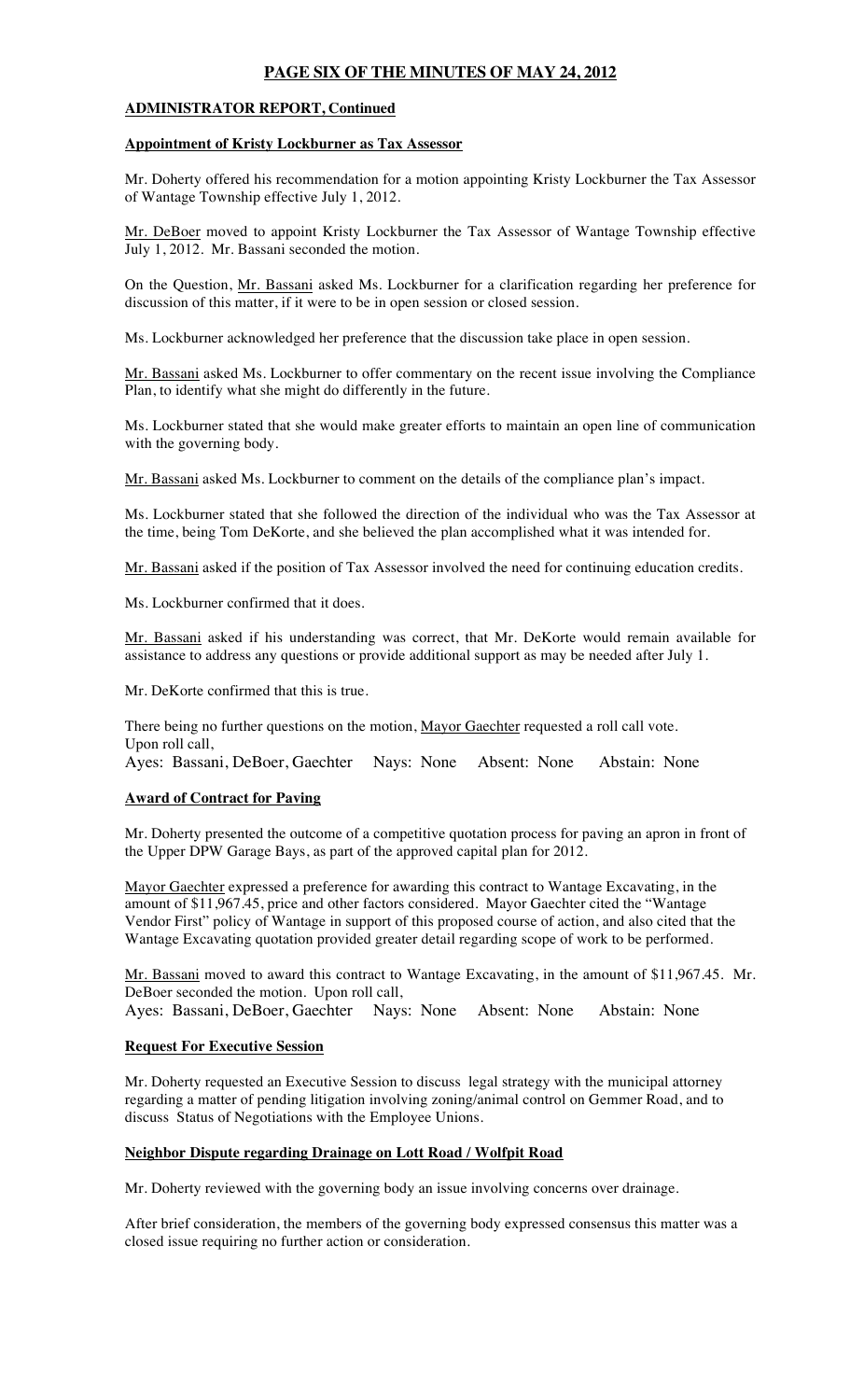## **PAGE SEVEN OF THE MINUTES OF MAY 24, 2012**

#### **ADMINISTRATOR REPORT, Continued**

#### **Neighbor Concern regarding sight distance at edge of Driveway on Layton Road**

Mr. Doherty and Mr. Pellow reviewed with the governing body and issue involving sight distance.

After brief consideration, the members of the governing body expressed consensus this matter was a closed issue requiring no further action or consideration.

### **Request for Use of COAH Funds**:

Mr. Doherty reviewed a proposed course of action in which the governing body would make use of existing COAH funds to assist the Turr family, being Wantage property owners/residents, with a home rehabilitation project in support of an individual with disabilities.

After general discussion, Mr. Bassani moved to authorize Mr. Doherty and Mr. Garofalo to proceed with this project. Mr. DeBoer seconded the motion. Upon roll call, Ayes: Bassani, DeBoer, Gaechter Nays: None Absent: None Abstain: None

#### **Potential Habitat For Humanity Project**

Mr. Doherty reviewed the status of the proposed project which would create an affordable housing unit on a property, the title to which will be accepted by the Township through In Rem Tax foreclosure. Mr. Doherty explained a proposed course of action which would sub-divide the said tract of land, thus creating a smaller, affordable-sized lot for the proposed Habitat for Humanity Project, while simultaneously relieving a property boundary encroachment problem for a neighboring property owner. After general review of the situation, the members of the governing body expressed consensus to proceed with the plan of action on this project as explained,

#### **Request for Relief from Tax Bill For Hardship**

Mr. Doherty explained a request made by Mary Margarum, seeking relief from late interest payment penalties on Block 42.05 Lot 8, offering details of catastrophic illness and death in the family which has exhausted her financial resources. Ms. Margarum stated her expectation of bringing this property to a sale by Mid-June, with taxes being brought current at that point, if said relief request is approved.

Upon review of the request, the members of the governing body expressed compassion and understanding for Ms. Margarum's circumstances, but believed it was not a viable option for them to offer permanent tax relief, given that so very many other taxpayers of Wantage are undergoing similar circumstances of hardship and difficulty paying taxes on their properties.

Mr. Bassani moved to approve the following action to provide temporary relief for Ms. Margarum: WHEREAS, N.J.S.A. 54:4-67 grants the Township Committee the authority to set the interest rate to be applied to nonpayment of taxes; and

WHEREAS, the Township Committee has the legal authority to temporarily suspend the application of interest for good cause shown; and

WHEREAS, the Township Committee has determined that the owner of Block 42.05, Lot 8, has the subject property for sale with a closing scheduled for June 2012.

NOW, THEREFORE, BE IT RESOLVED by the Township Committee of the Township of Wantage as follows: 1. The accumulation of interest for any property tax payment now past due, including payment received on May 24, 2012, shall be suspended through July 1, 2012. All taxes and interest presently due and owing shall not be forgiven or waived.

2. The Municipal Clerk is authorized to provide a copy of this Resolution to the owner of Block 42.05, Lot 8.

3. A copy of this Resolution shall be placed on file with the Clerk of the Township.

4. This Resolution shall take effect immediately.

Mr. DeBoer seconded the motion. Upon roll call,

Ayes: Bassani, DeBoer, Gaechter Nays: None Absent: None Abstain: None

#### **Laser 1 Request For Referendum Question**

General review and consideration was given to the request by Laser ! that a ballot referendum question be placed on the November Election which, if approved, would allow the Amusement Games Licensing Law to become effective within the borders of Wantage Township.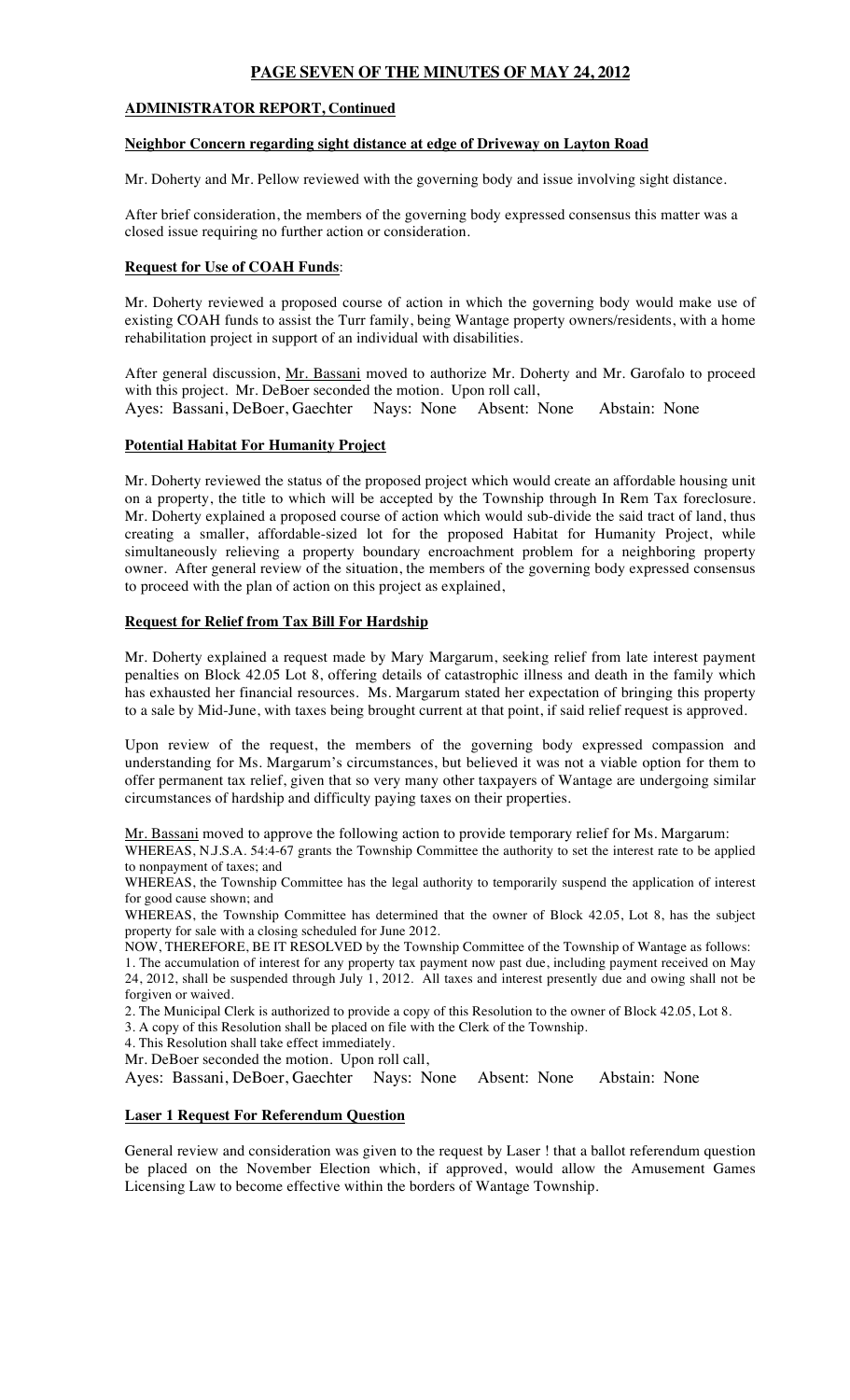## **PAGE EIGHT OF THE MINUTES OF MAY 24, 2012**

### **ADMINISTRATOR REPORT, Continued**

Mr. DeBoer moved to authorize the attorney to prepare a resolution which will place such a referendum question on the ballot of the November 2012 Election. Mr. Bassani seconded the motion. Upon roll call,<br>Ayes: Bassani, DeBoer, Gaechter Nays: None Absent: None Ayes: Bassani, DeBoer, Gaechter Nays: None Absent: None Abstain: None

#### **Drainage Problem on Ryan Road**

After brief review and consideration of this on-going issue, the members of the governing body chose to leave the matter tabled for the time being.

#### **ATTORNEY REPORT**: None.

#### **COMMITTEE REPORTS**

Mayor Gaechter named Owen Valkema to the open seat Alternate #3 on the Land Use Board, for a term running through 12/31/13.

Mr. DeBoer offered congratulations to Kristy Lockburner for her promotion.

Mr. Bassani initiated a discussion regarding the problem of un-mowed lawns on properties under foreclosure. Various options and possible courses of action were reviewed for consideration. Mr. Doherty was requested to review the staffing and workload of the DPW to ascertain if they might be in a position to mow lawns in such situations, with a lien being placed on the properties.

#### **OLD BUSINESS**

#### **Award of Contract: Ambulance**

Mr. DeBoer moved to award the contract for purchase of an Ambulance to First Priority Emergency Vehicles in the amount of \$160,000.

Mr. Bassani seconded the motion. Upon roll call,

Ayes: Bassani, DeBoer, Gaechter Nays: None Absent: None Abstain: None

#### **NEW BUSINESS**

### **Approval of Minutes**

Mr. Bassani moved to approve the Regular and Executive Session Minutes of the meeting held on April 26, 2012. Mr. DeBoer seconded the motion. Upon roll call, Ayes: Bassani, DeBoer, Gaechter Nays: None Absent: None Abstain: None

#### **ENGINEER'S REPORT**

Township Engineer Harold Pellow offered an update report to the governing body on the status of various public works and improvement projects taking place within the Township including Layton Road drainage, Old Clove Road drainage, Newton Avenue/Newman Road Improvement Project, Holland Road repaving, Lake Neepaulin Roads repaving Phase I, Layton Road Guide Rail project, and review of the County Wastewater Management Plan maps.

Mr. DeBoer inquired regarding the status of the improvements for Clove Hill Manor that were promised by Mr. Maione. Mr. Pellow agreed to follow up on that question with Mr. Maione.

Mr. Bassani inquired regarding efforts to maintain dust control on Route 23 from the Quarry sites. Mr. Pellow offered a review and update on on-going efforts in that regard. **OPEN PUBLIC SESSION**

Mayor Gaechter opened the meeting to the public at this time, for any questions or comments involving the good and welfare of the community.

Ms. Karen Merritt, Alpine Road, reported on an act of Vandalism which has occurred at Woodbourne Park, involving the Veterans Memorial; ad reminded all present that Wantage Day would be held on June 9, 2012.